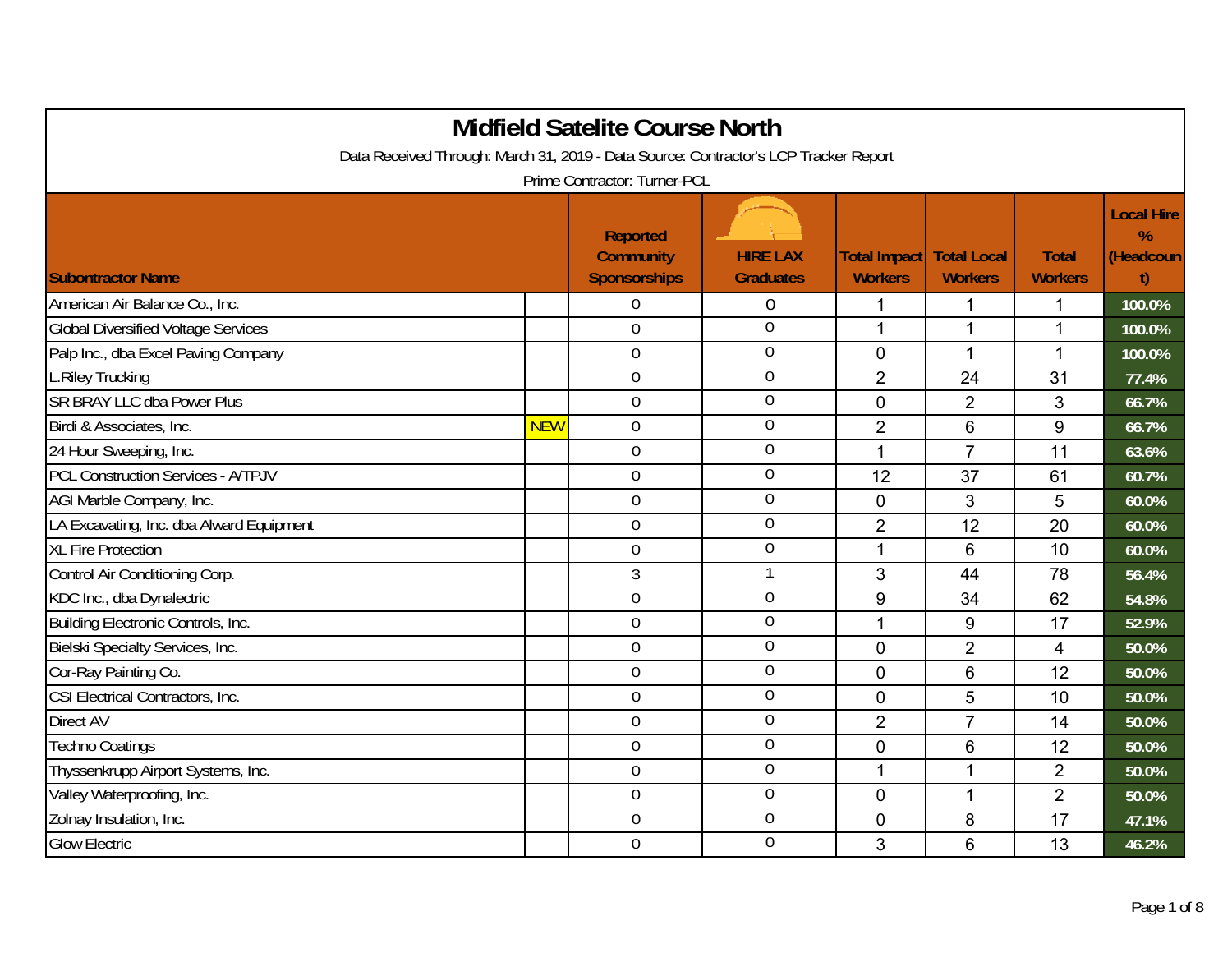| <b>Midfield Satelite Course North</b><br>Data Received Through: March 31, 2019 - Data Source: Contractor's LCP Tracker Report |            |                                                                                     |                                     |                                            |                |                                |                                           |  |  |
|-------------------------------------------------------------------------------------------------------------------------------|------------|-------------------------------------------------------------------------------------|-------------------------------------|--------------------------------------------|----------------|--------------------------------|-------------------------------------------|--|--|
| <b>Subontractor Name</b>                                                                                                      |            | Prime Contractor: Turner-PCL<br>Reported<br><b>Community</b><br><b>Sponsorships</b> | <b>HIRE LAX</b><br><b>Graduates</b> | Total Impact Total Local<br><b>Workers</b> | <b>Workers</b> | <b>Total</b><br><b>Workers</b> | <b>Local Hire</b><br>%<br>(Headcoun<br>t) |  |  |
| TeraBand Technologies, Inc.                                                                                                   |            | $\overline{0}$                                                                      | $\theta$                            | 3                                          | 18             | 39                             | 46.2%                                     |  |  |
| GEC <sub>2</sub>                                                                                                              |            | $\overline{0}$                                                                      | $\theta$                            | 9                                          | 38             | 83                             | 45.8%                                     |  |  |
| Environmental Construction Group, Inc.                                                                                        |            | $\mathbf 0$                                                                         | $\overline{0}$                      | 1                                          | 11             | 25                             | 44.0%                                     |  |  |
| Safe Scaffolding                                                                                                              |            | $\boldsymbol{0}$                                                                    | $\overline{0}$                      | 5                                          | 11             | 25                             | 44.0%                                     |  |  |
| Alameda Construction Services, Inc.                                                                                           |            | $\mathbf 0$                                                                         | $\mathbf 0$                         | $\overline{2}$                             | $\overline{7}$ | 16                             | 43.8%                                     |  |  |
| California Earth Transport, Inc.                                                                                              |            | $\mathbf 0$                                                                         | $\overline{0}$                      | 13                                         | 69             | 158                            | 43.7%                                     |  |  |
| ISEC, Inc.                                                                                                                    |            | $\mathbf 0$                                                                         | $\mathbf 0$                         | 8                                          | 34             | 79                             | 43.0%                                     |  |  |
| Courtney Inc.                                                                                                                 |            | $\mathbf 0$                                                                         | $\overline{0}$                      | $\overline{0}$                             | 3              | $\overline{7}$                 | 42.9%                                     |  |  |
| Rosendin Electric Inc                                                                                                         |            | $\mathbf 0$                                                                         | $\mathbf 0$                         | 1                                          | 3              | $\overline{7}$                 | 42.9%                                     |  |  |
| Corradini Corp                                                                                                                | <b>NEW</b> | $\boldsymbol{0}$                                                                    | $\boldsymbol{0}$                    | 1                                          | 3              | $\overline{7}$                 | 42.9%                                     |  |  |
| Helix Electric, Inc.                                                                                                          |            | $\mathbf{1}$                                                                        | $\mathbf{1}$                        | 14                                         | 84             | 203                            | 41.4%                                     |  |  |
| <b>SE Pipeline Construction</b>                                                                                               |            | $\boldsymbol{0}$                                                                    | $\overline{0}$                      | 1                                          | $\overline{7}$ | 17                             | 41.2%                                     |  |  |
| <b>Top End Constructors</b>                                                                                                   |            | $\overline{0}$                                                                      | $\theta$                            | $\mathbf 0$                                | 9              | 22                             | 40.9%                                     |  |  |
| Conti Corporation                                                                                                             |            | $\overline{0}$                                                                      | $\mathbf 0$                         | $\Omega$                                   | 6              | 15                             | 40.0%                                     |  |  |
| PCL Construction B- Tunnel/Concrete                                                                                           |            | 16                                                                                  | 6                                   | $\mathbf{3}$                               | 10             | 25                             | 40.0%                                     |  |  |
| <b>Comet Electric</b>                                                                                                         |            | $\mathbf 0$                                                                         | $\overline{0}$                      | $\mathbf 1$                                | 15             | 38                             | 39.5%                                     |  |  |
| Coast Insulation Contractor, Inc. dba Coast Building Products                                                                 |            | $\overline{0}$                                                                      | $\overline{0}$                      | $\overline{0}$                             | 5              | 13                             | 38.5%                                     |  |  |
| Infinity Drywall Contracting, Inc.                                                                                            |            | $\mathbf{1}$                                                                        |                                     | $\mathbf 0$                                | 5              | 13                             | 38.5%                                     |  |  |
| <b>Farwest Insulation Contracting</b>                                                                                         |            | $\boldsymbol{0}$                                                                    | $\overline{0}$                      | $\overline{2}$                             | 3              | 8                              | 37.5%                                     |  |  |
| <b>Taft Electric Company</b>                                                                                                  |            | $\overline{0}$                                                                      | $\mathbf 0$                         | $\overline{7}$                             | 16             | 43                             | 37.2%                                     |  |  |
| Alert Insulation Co., Inc.                                                                                                    |            | $\boldsymbol{0}$                                                                    | $\mathbf 0$                         | 1                                          | $\overline{7}$ | 19                             | 36.8%                                     |  |  |
| San-Mar Construction Co., Inc.                                                                                                |            | 3                                                                                   | $\mathbf 0$                         | 3                                          | 32             | 87                             | 36.8%                                     |  |  |
| Blue Iron Foundations & Shoring LLC                                                                                           |            | $\mathbf 0$                                                                         | $\mathbf 0$                         | $\overline{2}$                             | 4              | 11                             | 36.4%                                     |  |  |
| South Coast Specialty Construction                                                                                            |            | $\overline{0}$                                                                      | $\overline{0}$                      | $\Omega$                                   | 4              | 11                             | 36.4%                                     |  |  |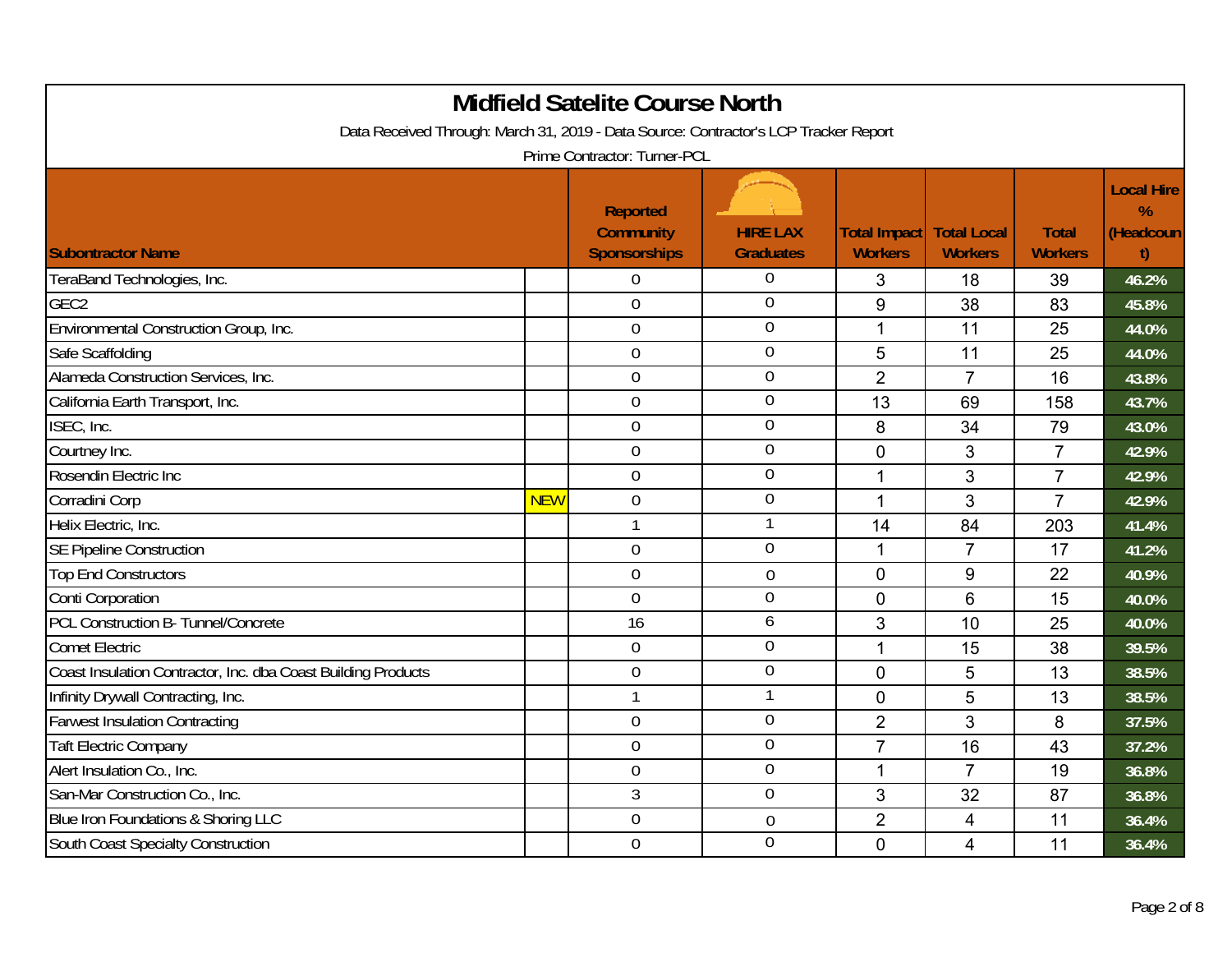| <b>Midfield Satelite Course North</b><br>Data Received Through: March 31, 2019 - Data Source: Contractor's LCP Tracker Report |            |                                                            |                                     |                                            |                |                                |                                           |  |  |
|-------------------------------------------------------------------------------------------------------------------------------|------------|------------------------------------------------------------|-------------------------------------|--------------------------------------------|----------------|--------------------------------|-------------------------------------------|--|--|
|                                                                                                                               |            | Prime Contractor: Turner-PCL                               |                                     |                                            |                |                                |                                           |  |  |
| <b>Subontractor Name</b>                                                                                                      |            | <b>Reported</b><br><b>Community</b><br><b>Sponsorships</b> | <b>HIRE LAX</b><br><b>Graduates</b> | Total Impact Total Local<br><b>Workers</b> | <b>Workers</b> | <b>Total</b><br><b>Workers</b> | <b>Local Hire</b><br>%<br>(Headcoun<br>t) |  |  |
| Bagatelos Glass Systems, Inc.                                                                                                 |            | 3                                                          | 1                                   | 1                                          | 13             | 36                             | 36.1%                                     |  |  |
| <b>Tahlequah Steel</b>                                                                                                        |            | $\overline{0}$                                             | $\mathbf 0$                         | 5                                          | 18             | 50                             | 36.0%                                     |  |  |
| Penhall Company                                                                                                               |            | $\mathbf 0$                                                | $\overline{0}$                      | $\overline{2}$                             | 20             | 56                             | 35.7%                                     |  |  |
| Vellutini Corp dba Royal Electric Company                                                                                     |            | $\mathbf 0$                                                | $\overline{0}$                      | 1                                          | 10             | 28                             | 35.7%                                     |  |  |
| Murrco Construction, Inc.                                                                                                     |            | $\overline{2}$                                             | $\mathbf 0$                         | 3                                          | 16             | 45                             | 35.6%                                     |  |  |
| Steve Bubalo Construction Co.                                                                                                 |            | $\overline{2}$                                             | $\overline{0}$                      | 4                                          | 12             | 34                             | 35.3%                                     |  |  |
| Martinez Steel Corporation                                                                                                    |            | $\mathbf 0$                                                | $\mathbf 0$                         | 1                                          | 27             | 77                             | 35.1%                                     |  |  |
| R&R Masonry, Inc.                                                                                                             |            | $\overline{0}$                                             | $\mathbf 0$                         | $\mathbf{1}$                               | 9              | 26                             | 34.6%                                     |  |  |
| NorthStar Contracting Group, Inc.                                                                                             |            | $\overline{0}$                                             | $\overline{0}$                      | $\mathbf 0$                                | 12             | 35                             | 34.3%                                     |  |  |
| Saddleback Waterproofing                                                                                                      |            | $\mathbf 0$                                                | $\boldsymbol{0}$                    | $\overline{2}$                             | 12             | 35                             | 34.3%                                     |  |  |
| Anning-Johnson Company                                                                                                        |            | $\mathbf{1}$                                               | $\mathbf 0$                         | 5                                          | 17             | 50                             | 34.0%                                     |  |  |
| <b>Granite Construction Company</b>                                                                                           |            | 4                                                          | 1                                   | 24                                         | 104            | 307                            | 33.9%                                     |  |  |
| Air Conditioning Control Systems, Inc.                                                                                        |            | $\mathbf 0$                                                | $\mathbf 0$                         | $\mathbf 0$                                | 1              | 3                              | 33.3%                                     |  |  |
| Northwest Excavating, Inc.                                                                                                    |            | $\overline{0}$                                             | $\mathbf 0$                         | $\overline{0}$                             | 1              | 3                              | 33.3%                                     |  |  |
| Upland Contracting, Inc.                                                                                                      |            | $\boldsymbol{0}$                                           | $\mathbf 0$                         | $\mathbf 0$                                | $\overline{2}$ | $6\phantom{1}6$                | 33.3%                                     |  |  |
| West Coast Firestopping, Inc.                                                                                                 |            | $\overline{0}$                                             | $\overline{0}$                      | $\mathbf 1$                                | 3              | 9                              | 33.3%                                     |  |  |
| <b>Clevland Marble LP</b>                                                                                                     | <b>NEW</b> | $\mathbf 0$                                                | $\overline{0}$                      | $\overline{0}$                             | $\overline{2}$ | 6                              | 33.3%                                     |  |  |
| RJ&J Construction, Inc.                                                                                                       |            | $\mathbf 0$                                                | $\mathbf 0$                         | 3                                          | 9              | 28                             | 32.1%                                     |  |  |
| Cowelco                                                                                                                       |            | $\mathbf{1}$                                               | $\overline{0}$                      | $\overline{2}$                             | 8              | 25                             | 32.0%                                     |  |  |
| Gonsalves & Santucci dba Conco                                                                                                |            | $\overline{0}$                                             | $\mathbf 0$                         | 14                                         | 102            | 320                            | 31.9%                                     |  |  |
| <b>Concrete Coring Company</b>                                                                                                |            | $\boldsymbol{0}$                                           | $\boldsymbol{0}$                    | 1                                          | $\overline{7}$ | 22                             | 31.8%                                     |  |  |
| Malcolm Drilling Co., Inc.                                                                                                    |            | $\boldsymbol{0}$                                           | $\mathbf 0$                         | 4                                          | 20             | 63                             | 31.7%                                     |  |  |
| Best Contracting Services, Inc.                                                                                               |            | $\overline{0}$                                             | $\overline{0}$                      | 8                                          | 47             | 150                            | 31.3%                                     |  |  |
| McGuire Contracting, Inc.                                                                                                     |            | $\overline{2}$                                             | 1                                   | 8                                          | 62             | 198                            | 31.3%                                     |  |  |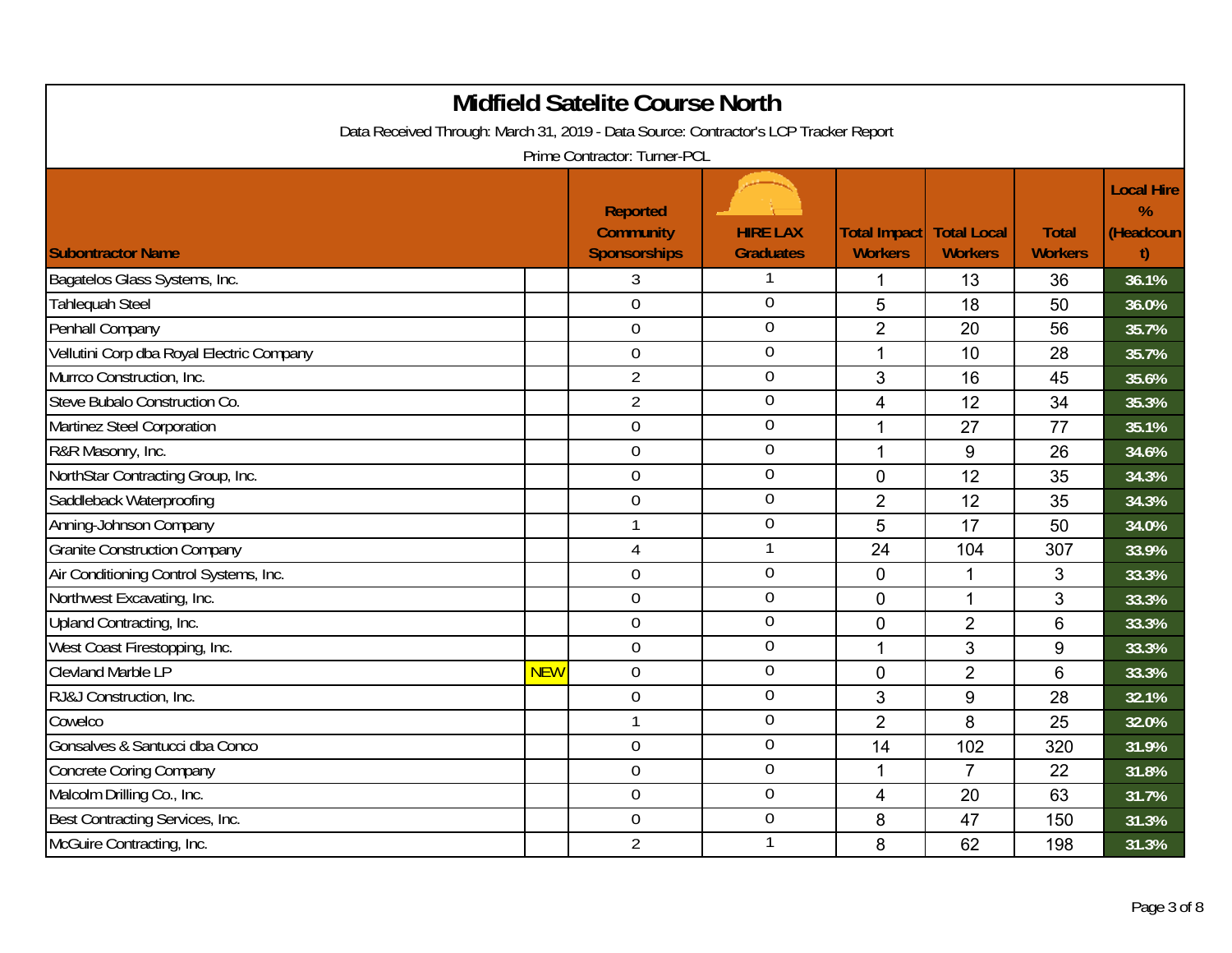| <b>Midfield Satelite Course North</b><br>Data Received Through: March 31, 2019 - Data Source: Contractor's LCP Tracker Report<br>Prime Contractor: Turner-PCL |                                                            |                                     |                                                     |                |                                |                                                       |  |  |  |
|---------------------------------------------------------------------------------------------------------------------------------------------------------------|------------------------------------------------------------|-------------------------------------|-----------------------------------------------------|----------------|--------------------------------|-------------------------------------------------------|--|--|--|
| <b>Subontractor Name</b>                                                                                                                                      | <b>Reported</b><br><b>Community</b><br><b>Sponsorships</b> | <b>HIRE LAX</b><br><b>Graduates</b> | <b>Total Impact   Total Local</b><br><b>Workers</b> | <b>Workers</b> | <b>Total</b><br><b>Workers</b> | <b>Local Hire</b><br>$\frac{9}{6}$<br>(Headcoun<br>t) |  |  |  |
| Signature Flooring, Inc.                                                                                                                                      | $\theta$                                                   | 0                                   | 0                                                   | 5              | 16                             | 31.3%                                                 |  |  |  |
| Crown Fence Co.                                                                                                                                               | $\mathbf 0$                                                | $\overline{0}$                      | 1                                                   | 13             | 42                             | 31.0%                                                 |  |  |  |
| Gerdau Reinforcing Steel                                                                                                                                      | 4                                                          | $\overline{0}$                      | 9                                                   | 46             | 152                            | 30.3%                                                 |  |  |  |
| Mike Zarp, Inc.                                                                                                                                               | $\mathbf 0$                                                | $\mathbf 0$                         | 3                                                   | 12             | 40                             | 30.0%                                                 |  |  |  |
| Otis Elevator Company                                                                                                                                         | $\overline{0}$                                             | $\overline{0}$                      | $\overline{4}$                                      | 28             | 95                             | 29.5%                                                 |  |  |  |
| Borbon, Inc.                                                                                                                                                  | $\mathbf 0$                                                | $\boldsymbol{0}$                    | 3                                                   | 10             | 34                             | 29.4%                                                 |  |  |  |
| Griffith Company                                                                                                                                              | $\overline{2}$                                             | $\mathbf 0$                         | 12                                                  | 56             | 191                            | 29.3%                                                 |  |  |  |
| Southwest Steel of California, Inc.                                                                                                                           | $\mathbf 0$                                                | $\overline{0}$                      | 1                                                   | 13             | 45                             | 28.9%                                                 |  |  |  |
| Karcher Interiors Systems, Inc.                                                                                                                               | $\mathbf 0$                                                | $\mathbf 0$                         | 1                                                   | 4              | 14                             | 28.6%                                                 |  |  |  |
| Machado & Sons Construction, Inc.                                                                                                                             | $\mathbf 0$                                                | $\mathbf 0$                         | 1                                                   | $\overline{2}$ | $\overline{7}$                 | 28.6%                                                 |  |  |  |
| Martin Bros./Marcowall, Inc.                                                                                                                                  | $\overline{0}$                                             | $\mathbf 0$                         | 1                                                   | $\overline{2}$ | $\overline{7}$                 | 28.6%                                                 |  |  |  |
| Pan-Pacific Mechanical                                                                                                                                        | $\mathbf 0$                                                | $\boldsymbol{0}$                    | $\mathbf 0$                                         | 6              | 21                             | 28.6%                                                 |  |  |  |
| <b>Wolverine Fire Protection Co</b>                                                                                                                           | $\overline{4}$                                             | 4                                   | 6                                                   | 13             | 46                             | 28.3%                                                 |  |  |  |
| Premier Tile & Marble                                                                                                                                         | $\overline{0}$                                             | $\overline{0}$                      | 1                                                   | $\overline{7}$ | 25                             | 28.0%                                                 |  |  |  |
| LNA Concrete Structures, Inc.                                                                                                                                 | $\boldsymbol{0}$                                           | $\mathbf 0$                         | $\overline{2}$                                      | $6\phantom{1}$ | 22                             | 27.3%                                                 |  |  |  |
| McDonough Construction Rentals, Inc.                                                                                                                          | $\overline{0}$                                             | $\overline{0}$                      | $\mathbf 0$                                         | $\overline{4}$ | 15                             | 26.7%                                                 |  |  |  |
| Performance Contracting, Inc.                                                                                                                                 | $\Omega$                                                   | $\overline{0}$                      | 22                                                  | 66             | 250                            | 26.4%                                                 |  |  |  |
| Allied Steel Co., Inc.                                                                                                                                        | $\mathbf{1}$                                               | 1                                   | $\overline{\mathbf{4}}$                             | 19             | 72                             | 26.4%                                                 |  |  |  |
| <b>NOR-CAL Pipeline Services</b>                                                                                                                              | $\overline{0}$                                             | $\mathbf 0$                         | $\overline{2}$                                      | 14             | 54                             | 25.9%                                                 |  |  |  |
| <b>Shoring Engineers</b>                                                                                                                                      | $\overline{0}$                                             | $\mathbf 0$                         | 3                                                   | 34             | 133                            | 25.6%                                                 |  |  |  |
| Muhlhauser Steel, Inc.                                                                                                                                        | $\mathbf 0$                                                | $\boldsymbol{0}$                    | $\overline{2}$                                      | 12             | 47                             | 25.5%                                                 |  |  |  |
| Limbach Company LC                                                                                                                                            | $\overline{0}$                                             | $\mathbf 0$                         | 5                                                   | 30             | 118                            | 25.4%                                                 |  |  |  |
| A Power Sweeping, Inc.                                                                                                                                        | $\mathbf 0$                                                | $\overline{0}$                      | 0                                                   | 1              | 4                              | 25.0%                                                 |  |  |  |
| <b>Applied Engineering Concepts</b>                                                                                                                           | $\overline{0}$                                             | $\mathbf 0$                         | $\Omega$                                            | $\overline{2}$ | 8                              | 25.0%                                                 |  |  |  |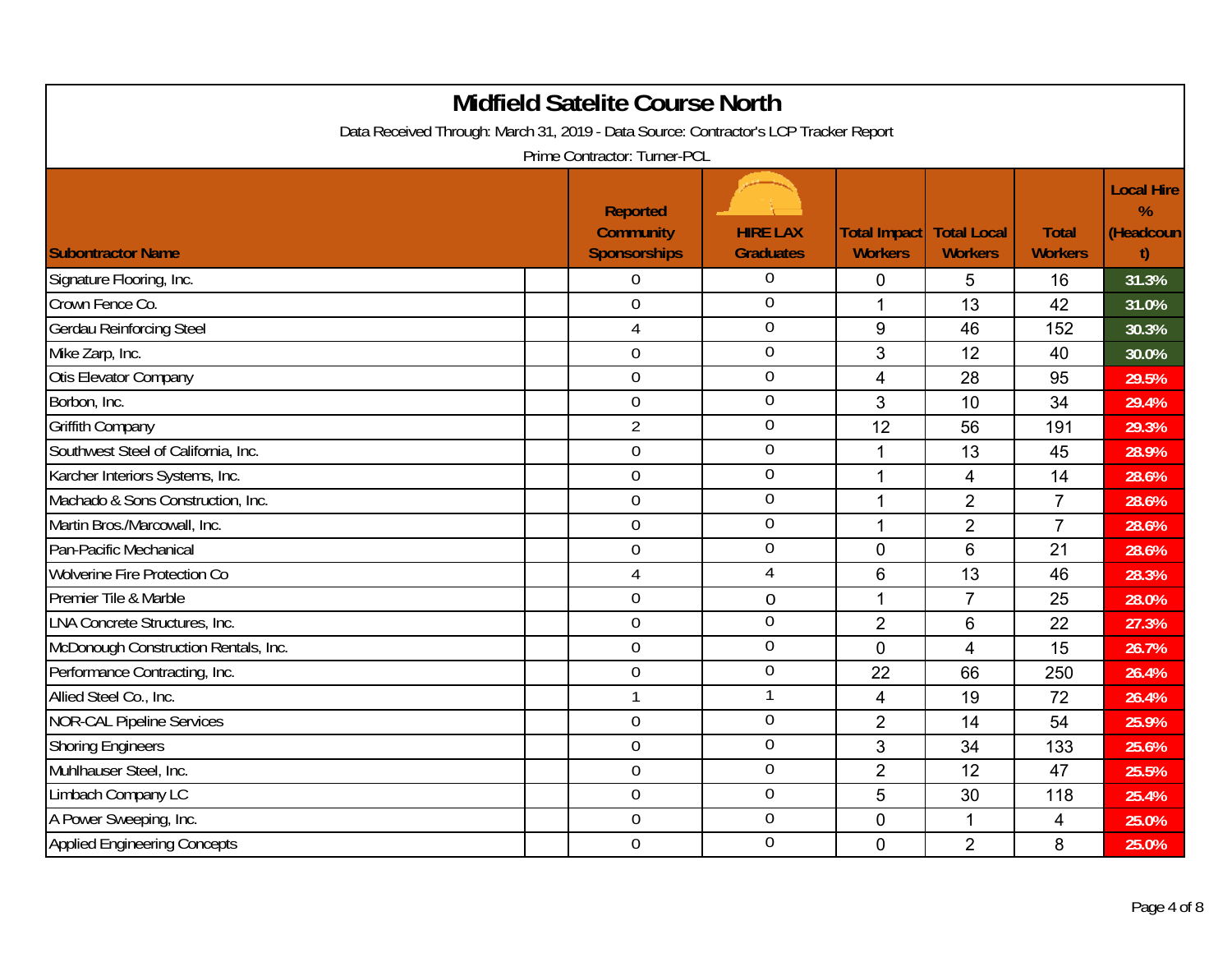| <b>Midfield Satelite Course North</b><br>Data Received Through: March 31, 2019 - Data Source: Contractor's LCP Tracker Report<br>Prime Contractor: Turner-PCL |                                                            |                                     |                                                     |                |                                |                                           |  |  |
|---------------------------------------------------------------------------------------------------------------------------------------------------------------|------------------------------------------------------------|-------------------------------------|-----------------------------------------------------|----------------|--------------------------------|-------------------------------------------|--|--|
| <b>Subontractor Name</b>                                                                                                                                      | <b>Reported</b><br><b>Community</b><br><b>Sponsorships</b> | <b>HIRE LAX</b><br><b>Graduates</b> | <b>Total Impact   Total Local</b><br><b>Workers</b> | <b>Workers</b> | <b>Total</b><br><b>Workers</b> | <b>Local Hire</b><br>%<br>(Headcoun<br>t) |  |  |
| Crown Corr, Inc.                                                                                                                                              | $\overline{0}$                                             | 0                                   | $\overline{2}$                                      | 7              | 28                             | 25.0%                                     |  |  |
| Karcher Insulation, Inc.                                                                                                                                      | $\mathbf{1}$                                               | 1                                   | 1                                                   | $\mathbf 1$    | $\overline{4}$                 | 25.0%                                     |  |  |
| Kellar Sweeping, Inc.                                                                                                                                         | $\overline{0}$                                             | $\overline{0}$                      | $\mathbf 0$                                         | $\mathbf{1}$   | $\overline{4}$                 | 25.0%                                     |  |  |
| KM3N-B dba Terra-Petra                                                                                                                                        | $\mathbf 0$                                                | $\overline{0}$                      | $\mathbf 0$                                         | 1              | $\overline{4}$                 | 25.0%                                     |  |  |
| <b>PG Cutting Services</b>                                                                                                                                    | $\overline{1}$                                             | $\overline{0}$                      | $\mathbf 0$                                         | $\overline{2}$ | 8                              | 25.0%                                     |  |  |
| Silverado Tile and Stone, Inc.                                                                                                                                | $\mathbf 0$                                                | $\mathbf 0$                         | $\mathbf 0$                                         | $\overline{2}$ | 8                              | 25.0%                                     |  |  |
| Throop Lightweight Fill, Inc.                                                                                                                                 | $\mathbf 0$                                                | $\overline{0}$                      | $\overline{0}$                                      | $\mathbf{1}$   | $\overline{4}$                 | 25.0%                                     |  |  |
| <b>Brady Company</b>                                                                                                                                          | $\overline{0}$                                             | $\overline{0}$                      | 1                                                   | $\overline{7}$ | 29                             | 24.1%                                     |  |  |
| Merli Concrete Pumping                                                                                                                                        | $\mathbf 0$                                                | $\pmb{0}$                           | $\mathbf 0$                                         | $\overline{4}$ | 17                             | 23.5%                                     |  |  |
| <b>Schuff Steel</b>                                                                                                                                           | $\overline{4}$                                             | $\mathbf{1}$                        | 9                                                   | 45             | 195                            | 23.1%                                     |  |  |
| Bryton Engineering & Grading, Inc. dba Premiere                                                                                                               | $\mathbf 0$                                                | $\mathbf 0$                         | 1                                                   | 6              | 28                             | 21.4%                                     |  |  |
| Conco Pumping, Inc.                                                                                                                                           | $\overline{4}$                                             | 1                                   | 1                                                   | 6              | 28                             | 21.4%                                     |  |  |
| <b>Austin Enterprise</b>                                                                                                                                      | $\mathbf 0$                                                | $\mathbf 0$                         | $\overline{0}$                                      | $\overline{7}$ | 33                             | 21.2%                                     |  |  |
| Bill Carr Surveys, Inc.                                                                                                                                       | $\mathbf 0$                                                | $\overline{0}$                      | $\overline{0}$                                      | $\mathbf{1}$   | 5                              | 20.0%                                     |  |  |
| Commercial Scaffolding of CA, Inc.                                                                                                                            | $\mathbf 0$                                                | $\mathbf 0$                         | $\overline{0}$                                      | $\overline{4}$ | 20                             | 20.0%                                     |  |  |
| GeoDesign, Inc.                                                                                                                                               | $\boldsymbol{0}$                                           | $\overline{0}$                      | $\overline{2}$                                      | 3              | 15                             | 20.0%                                     |  |  |
| Nold's Equipment                                                                                                                                              | $\overline{0}$                                             | $\overline{0}$                      | 1                                                   | $\mathbf 1$    | 5                              | 20.0%                                     |  |  |
| Rouch Rebar, Inc.                                                                                                                                             | $\mathbf 0$                                                | $\mathbf 0$                         | $\overline{0}$                                      | 1              | 5                              | 20.0%                                     |  |  |
| TechCorr USA Management, LLC                                                                                                                                  | $\overline{0}$                                             | $\overline{0}$                      | $\mathbf 0$                                         | 1              | 5                              | 20.0%                                     |  |  |
| W.A. Rasic Construction Company, Inc.                                                                                                                         | $\overline{0}$                                             | $\mathbf 0$                         | $\overline{0}$                                      | 1              | 5                              | 20.0%                                     |  |  |
| Blois Construction, Inc.                                                                                                                                      | $\overline{2}$                                             | $\mathbf{1}$                        | 1                                                   | 9              | 48                             | 18.8%                                     |  |  |
| Orange County Plastering Company                                                                                                                              | $\mathbf 1$                                                | $\mathbf{1}$                        | 5                                                   | 9              | 48                             | 18.8%                                     |  |  |
| Bigge Crane and Rigging Co.                                                                                                                                   | $\mathbf 0$                                                | $\overline{0}$                      | $\overline{2}$                                      | 3              | 17                             | 17.6%                                     |  |  |
| Vertical Access, Inc.                                                                                                                                         | $\overline{0}$                                             | $\overline{0}$                      | 1                                                   | 9              | 51                             | 17.6%                                     |  |  |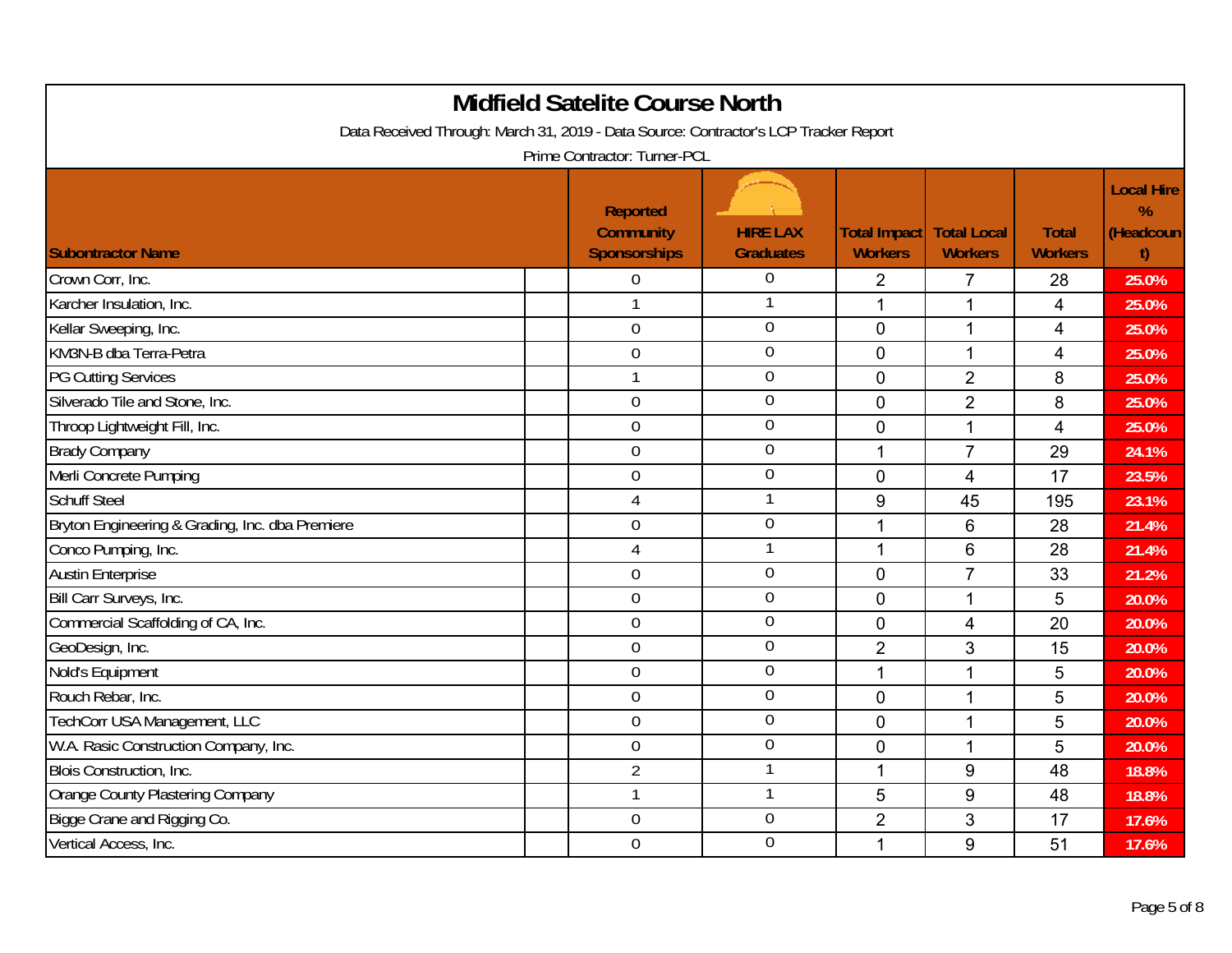| <b>Midfield Satelite Course North</b><br>Data Received Through: March 31, 2019 - Data Source: Contractor's LCP Tracker Report<br>Prime Contractor: Turner-PCL |                                                            |                                     |                                                     |                |                                |                                           |  |  |
|---------------------------------------------------------------------------------------------------------------------------------------------------------------|------------------------------------------------------------|-------------------------------------|-----------------------------------------------------|----------------|--------------------------------|-------------------------------------------|--|--|
| <b>Subontractor Name</b>                                                                                                                                      | <b>Reported</b><br><b>Community</b><br><b>Sponsorships</b> | <b>HIRE LAX</b><br><b>Graduates</b> | <b>Total Impact   Total Local</b><br><b>Workers</b> | <b>Workers</b> | <b>Total</b><br><b>Workers</b> | <b>Local Hire</b><br>%<br>(Headcoun<br>t) |  |  |
| Traffic Management, Inc.                                                                                                                                      | $\overline{0}$                                             | 0                                   | 0                                                   | 3              | 18                             | 16.7%                                     |  |  |
| RR Leonard Company                                                                                                                                            | $\mathbf 0$                                                | $\overline{0}$                      | $\mathbf 0$                                         | 1              | $\overline{7}$                 | 14.3%                                     |  |  |
| Sterndahl Enterprises, Inc.                                                                                                                                   | $\overline{0}$                                             | $\overline{0}$                      | $\overline{2}$                                      | 5              | 35                             | 14.3%                                     |  |  |
| Martin Integrated                                                                                                                                             | $\boldsymbol{0}$                                           | $\overline{0}$                      | $\mathbf 0$                                         | 5              | 37                             | 13.5%                                     |  |  |
| Ampco North, Inc.                                                                                                                                             | $\mathbf 0$                                                | $\overline{0}$                      | $\Omega$                                            | $\mathbf{1}$   | 8                              | 12.5%                                     |  |  |
| Pfeiler & Associates Engineers, Inc.                                                                                                                          | $\mathbf 0$                                                | $\theta$                            | $\mathbf 0$                                         | $\overline{2}$ | 16                             | 12.5%                                     |  |  |
| RJ Lalonde, Inc.                                                                                                                                              | $\mathbf 0$                                                | $\mathbf 0$                         | $\overline{2}$                                      | $\overline{2}$ | 16                             | 12.5%                                     |  |  |
| <b>Badger Daylighting</b>                                                                                                                                     | $\mathbf 0$                                                | 0                                   | $\overline{0}$                                      | $\overline{2}$ | 17                             | 11.8%                                     |  |  |
| RMA Group, Inc.                                                                                                                                               | $\mathbf 0$                                                | $\mathbf 0$                         | 1                                                   | 3              | 26                             | 11.5%                                     |  |  |
| J.R. Construction                                                                                                                                             | $\boldsymbol{0}$                                           | $\mathbf 0$                         | $\mathbf 0$                                         | 1              | 11                             | 9.1%                                      |  |  |
| Savala Equipment Company, Inc.                                                                                                                                | $\overline{0}$                                             | $\mathbf 0$                         | $\Omega$                                            | $\overline{2}$ | 23                             | 8.7%                                      |  |  |
| Doty Bros. Construction Co.                                                                                                                                   | $\mathbf 0$                                                | $\mathbf 0$                         | 1                                                   | $\mathbf{1}$   | 12                             | 8.3%                                      |  |  |
| Murray Company                                                                                                                                                | $\mathbf 0$                                                | $\overline{0}$                      | $\mathbf 0$                                         | $\overline{4}$ | 55                             | 7.3%                                      |  |  |
| Reliable Construction Services, LLC                                                                                                                           | $\mathbf 0$                                                | $\mathbf 0$                         | $\overline{0}$                                      | $\mathbf 1$    | 14                             | 7.1%                                      |  |  |
| United Riggers & Erectors, Inc.                                                                                                                               | $\boldsymbol{0}$                                           | $\mathbf 0$                         | $\mathbf 0$                                         | 1              | 15                             | 6.7%                                      |  |  |
| <b>Bragg Crane Service</b>                                                                                                                                    | $\mathbf 0$                                                | $\overline{0}$                      | $\mathbf 0$                                         | 3              | 56                             | 5.4%                                      |  |  |
| <b>Maxim Crane Works</b>                                                                                                                                      | $\mathbf 0$                                                | $\overline{0}$                      | 1                                                   | 1              | 22                             | 4.5%                                      |  |  |
| Addison Equipment Rental                                                                                                                                      | $\overline{0}$                                             | $\overline{0}$                      | $\mathbf{0}$                                        | $\overline{0}$ | $\overline{2}$                 | 0.0%                                      |  |  |
| Antigo Construction, Inc.                                                                                                                                     | $\mathbf 0$                                                | $\overline{0}$                      | 0                                                   | 0              | $\overline{2}$                 | 0.0%                                      |  |  |
| ARS Construction Services, Inc. dba Concrete Cutting IntL.                                                                                                    | $\mathbf 0$                                                | $\overline{0}$                      | $\overline{0}$                                      | $\overline{0}$ | $\overline{2}$                 | 0.0%                                      |  |  |
| Ayala Boring, Inc.                                                                                                                                            | $\boldsymbol{0}$                                           | $\boldsymbol{0}$                    | $\mathbf 0$                                         | $\mathbf 0$    | 11                             | 0.0%                                      |  |  |
| <b>BHC Crane, LLC</b>                                                                                                                                         | $\mathbf 0$                                                | $\overline{0}$                      | $\mathbf 0$                                         | $\mathbf 0$    | 18                             | 0.0%                                      |  |  |
| Cascade Drilling, LP                                                                                                                                          | $\mathbf 0$                                                | $\overline{0}$                      | $\overline{0}$                                      | $\mathbf 0$    | 5                              | 0.0%                                      |  |  |
| Cell Crete Corporation Inc                                                                                                                                    | $\overline{0}$                                             | $\mathbf 0$                         | $\mathbf 0$                                         | $\overline{0}$ | 8                              | 0.0%                                      |  |  |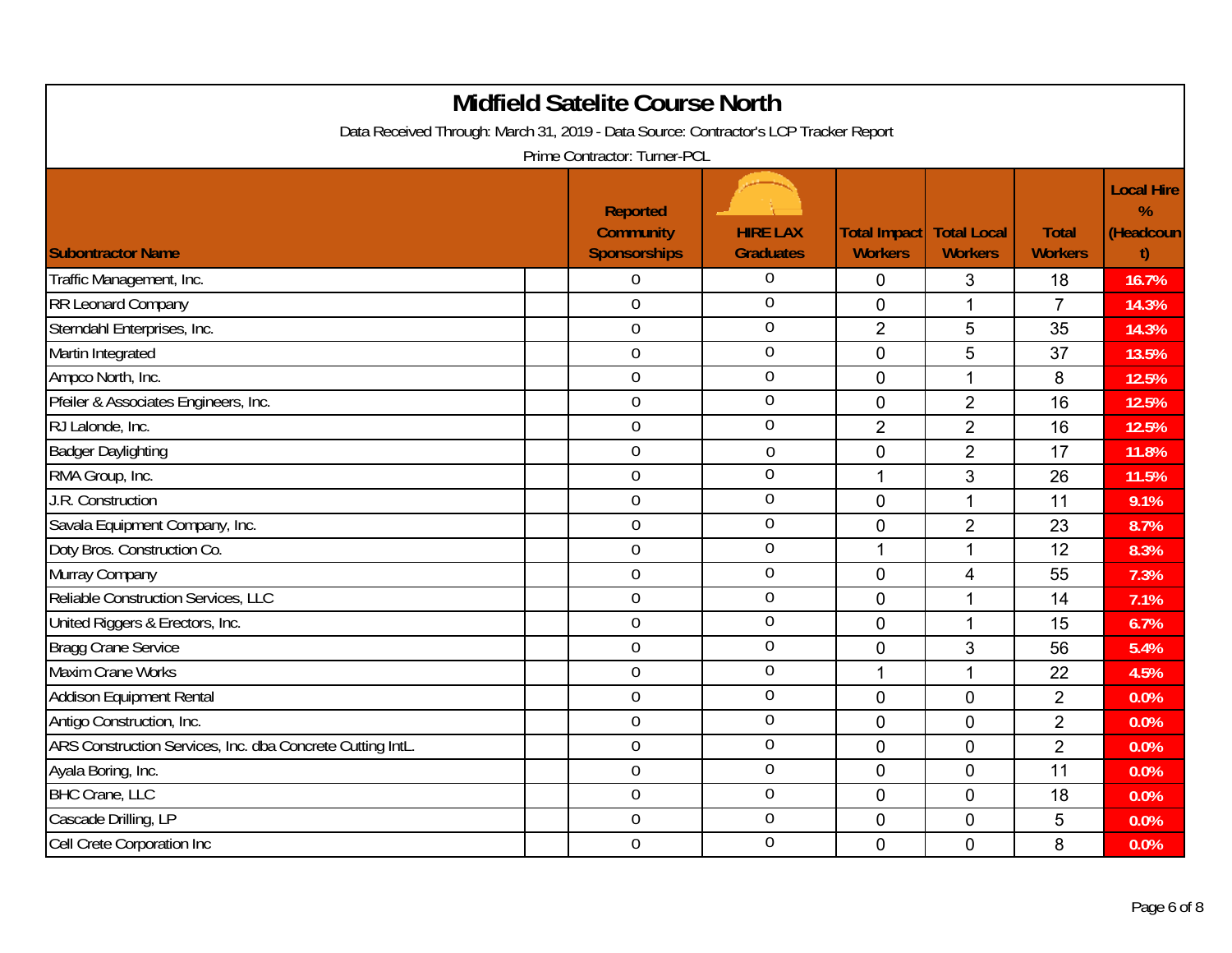| <b>Midfield Satelite Course North</b><br>Data Received Through: March 31, 2019 - Data Source: Contractor's LCP Tracker Report<br>Prime Contractor: Turner-PCL |                                                     |                                     |                                            |                |                                |                                           |  |  |
|---------------------------------------------------------------------------------------------------------------------------------------------------------------|-----------------------------------------------------|-------------------------------------|--------------------------------------------|----------------|--------------------------------|-------------------------------------------|--|--|
| <b>Subontractor Name</b>                                                                                                                                      | Reported<br><b>Community</b><br><b>Sponsorships</b> | <b>HIRE LAX</b><br><b>Graduates</b> | Total Impact Total Local<br><b>Workers</b> | <b>Workers</b> | <b>Total</b><br><b>Workers</b> | <b>Local Hire</b><br>%<br>(Headcoun<br>t) |  |  |
| Century Sweeping, Inc.                                                                                                                                        | $\Omega$                                            | $\theta$                            | 0                                          | 0              | 3                              | 0.0%                                      |  |  |
| Cindy Trump Inc., dba Lindy's Cold Planing                                                                                                                    | $\overline{0}$                                      | $\mathbf 0$                         | $\mathbf 0$                                | 0              | $\overline{2}$                 | 0.0%                                      |  |  |
| <b>Connor Concrete Cutting and Coring</b>                                                                                                                     | $\mathbf 0$                                         | $\overline{0}$                      | $\mathbf 0$                                | $\mathbf 0$    | 8                              | 0.0%                                      |  |  |
| Crane Rental Service, Inc.                                                                                                                                    | $\overline{0}$                                      | $\overline{0}$                      | $\mathbf 0$                                | $\mathbf 0$    | 40                             | 0.0%                                      |  |  |
| Dean's Certified Welding, Inc.                                                                                                                                | $\boldsymbol{0}$                                    | $\overline{0}$                      | $\mathbf 0$                                | $\overline{0}$ | 15                             | 0.0%                                      |  |  |
| Diversified Production Services, Inc.                                                                                                                         | $\mathbf 0$                                         | $\overline{0}$                      | $\Omega$                                   | 0              | 3                              | 0.0%                                      |  |  |
| FasTrack Rentals, Inc.                                                                                                                                        | $\mathbf 0$                                         | $\overline{0}$                      | $\mathbf 0$                                | 0              | $\overline{2}$                 | 0.0%                                      |  |  |
| Fine Grade Equipment, Inc.                                                                                                                                    | $\mathbf 0$                                         | $\mathbf 0$                         | $\Omega$                                   | $\overline{0}$ | 11                             | 0.0%                                      |  |  |
| G and S Mechanical USA, Inc.                                                                                                                                  | $\overline{0}$                                      | $\overline{0}$                      | $\mathbf 0$                                | $\mathbf 0$    | 5                              | 0.0%                                      |  |  |
| G&F Concrete Cutting, Inc.                                                                                                                                    | $\mathbf 0$                                         | $\mathbf 0$                         | $\overline{0}$                             | $\overline{0}$ | $\mathbf{1}$                   | 0.0%                                      |  |  |
| Golden State Boring & Pipe Jacking, Inc.                                                                                                                      | $\mathbf 0$                                         | $\overline{0}$                      | $\mathbf 0$                                | $\overline{0}$ | 4                              | 0.0%                                      |  |  |
| Griffin Contract Dewatering, LLC                                                                                                                              | $\mathbf 0$                                         | $\mathbf 0$                         | $\mathbf 0$                                | $\mathbf 0$    | 5                              | 0.0%                                      |  |  |
| <b>JLM</b> Installation                                                                                                                                       | $\mathbf 0$                                         | $\overline{0}$                      | $\mathbf 0$                                | $\overline{0}$ | $\mathbf{1}$                   | 0.0%                                      |  |  |
| Karcher Firestopping, Inc.                                                                                                                                    | $\overline{0}$                                      | $\overline{0}$                      | $\Omega$                                   | $\overline{0}$ | $\mathbf{1}$                   | 0.0%                                      |  |  |
| Koppl Pipeline Services, Inc.                                                                                                                                 | $\boldsymbol{0}$                                    | $\mathbf 0$                         | $\mathbf 0$                                | $\mathbf 0$    | 4                              | 0.0%                                      |  |  |
| Matt Chlor, Inc.                                                                                                                                              | $\mathbf 0$                                         | $\mathbf 0$                         | $\mathbf 0$                                | $\overline{0}$ | 3                              | 0.0%                                      |  |  |
| MB Professional Service, Inc.                                                                                                                                 | $\mathbf 0$                                         | $\overline{0}$                      | $\overline{0}$                             | $\mathbf 0$    | 8                              | 0.0%                                      |  |  |
| Mitsubishi Electric US, Inc.                                                                                                                                  | $\mathbf 0$                                         | $\overline{0}$                      | $\overline{0}$                             | $\overline{0}$ | $\overline{2}$                 | 0.0%                                      |  |  |
| Mr. Crane, Inc.                                                                                                                                               | $\overline{0}$                                      | $\overline{0}$                      | $\mathbf 0$                                | 0              | 27                             | 0.0%                                      |  |  |
| Newman Backhoe Service, Inc.                                                                                                                                  | $\overline{0}$                                      | $\overline{0}$                      | $\overline{0}$                             | $\overline{0}$ | $\overline{4}$                 | 0.0%                                      |  |  |
| <b>Pavement Recycling Systems</b>                                                                                                                             | $\boldsymbol{0}$                                    | $\overline{0}$                      | $\overline{0}$                             | $\mathbf 0$    | $\mathbf 1$                    | 0.0%                                      |  |  |
| PCI                                                                                                                                                           | 11                                                  | 5                                   | $\mathbf 0$                                | $\mathbf 0$    | 5                              | 0.0%                                      |  |  |
| PSC Industrial Outsourcing LP                                                                                                                                 | $\mathbf 0$                                         | $\overline{0}$                      | $\mathbf 0$                                | $\overline{0}$ | $\overline{7}$                 | 0.0%                                      |  |  |
| Sign Age Identity Systems, Inc.                                                                                                                               | $\overline{0}$                                      | $\overline{0}$                      | $\Omega$                                   | $\overline{0}$ | 5                              | 0.0%                                      |  |  |